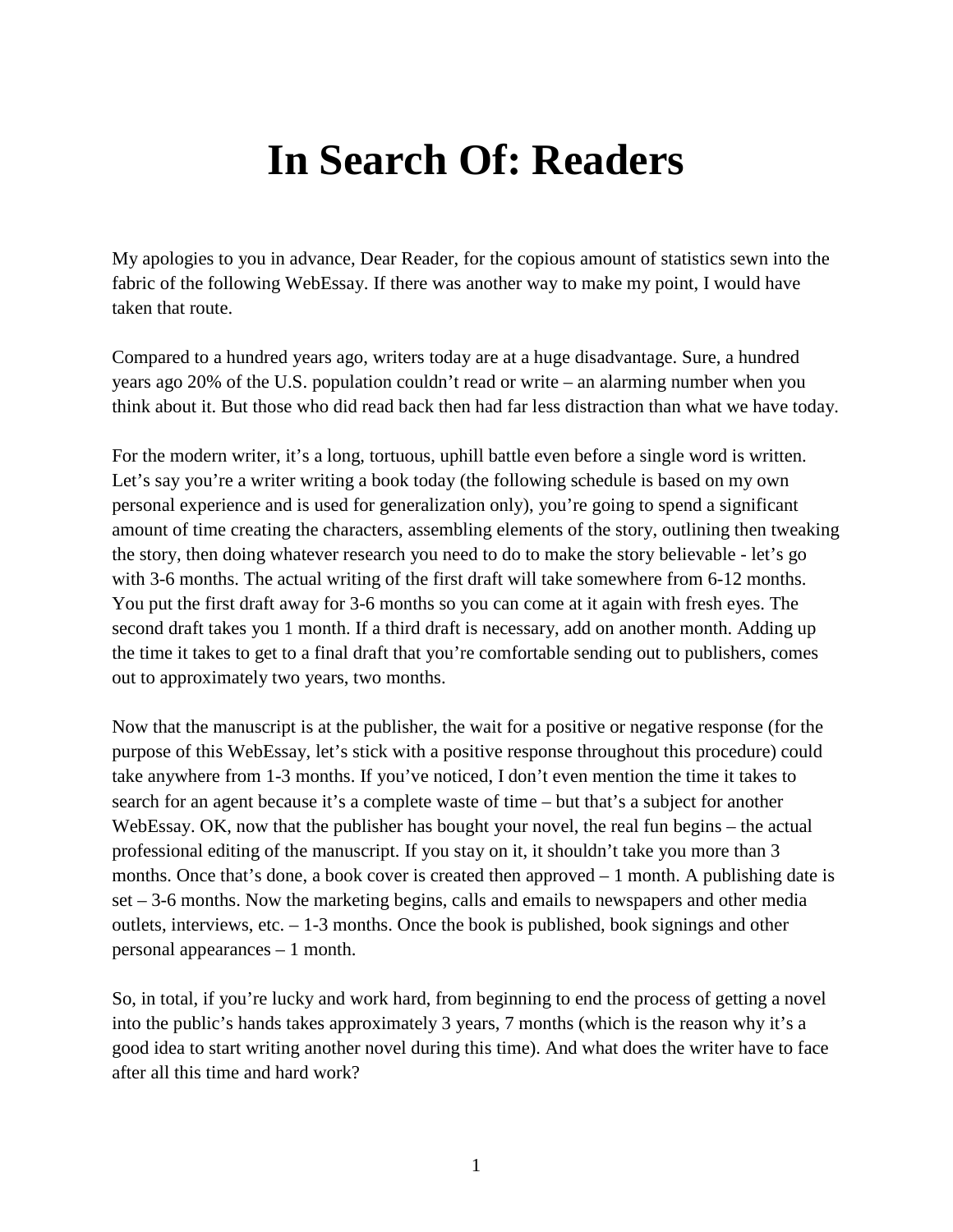*Total percentage of the U.S. population that has a specific reading disorder? 15%*

*Total percentage of U.S. adults who are unable to read an 8th grade level book? 50%*

*Total percentage of U.S. high school students who will never read a book after high school? 33%*

*Total percentage of U.S. college students who will never read a book after graduation? 42%*

*Total percentage of U.S. families who did not buy a book this year? 80%*

*Total percentage of U.S. adults who have not been in a book store in the past 5 years? 70%*

*Total percentage of books that aren't read to completion? 57%*

I found these grim statistics on a website called statisticbrain.com so I assume these numbers are true. From my own experience, they sure ring true. But, wait – there's more!

Writers also have to compete with outside distractions such as video games, movies, 300 channel cable TV systems, sports events, cell phone apps, partying, listening to music and dancing in clubs, exercising, laziness, eating, sleeping, having sex, showering, work, school, walking the dog, mowing the lawn plus other assorted yard chores, shopping and finally, breathing.

This is why I'm so honored and grateful when someone buys one of my books and actually reads it, even if it's just a single amazing, intelligent and willing reader. It somehow makes all the time and work I spent creating memorable characters and awesome worlds worthwhile; it wasn't for nothing. The truth is, real writers will write even if there's no market for it and no one to read it, because it's in him/her and it just has to come out. I've had books nag at me for years to be written and, in the end, I always listen to that mind voice. That's the difference between someone who wants to write a book and someone who actually does.

Believe it or not, there was a time in the 1700's when novels became more prominent and society grew increasingly concerned that young people spent way too much time reading books. Whaaaat? They went so far as naming this malady: "Reading Rage," "Reading Fever," "Reading Mania," or "Reading Lust!" What a wonderful problem to have! I can imagine dark and smoky reading dens in the bad part of town where teenagers gathered in circles, reading aloud their favorite passages, enjoying the buzz that came afterwards, never realizing that they're hopelessly addicted to the written word. I can imagine Reading Rehab Hospitals sprouting up everywhere populated with doctors and nurses who try to wane those hopelessly addicted teenage readers off of books by teaching them how to smoke or break into houses! Ha! I can only hope that maybe someday this Reading Rage will happen again (there I go, the eternal optimist).